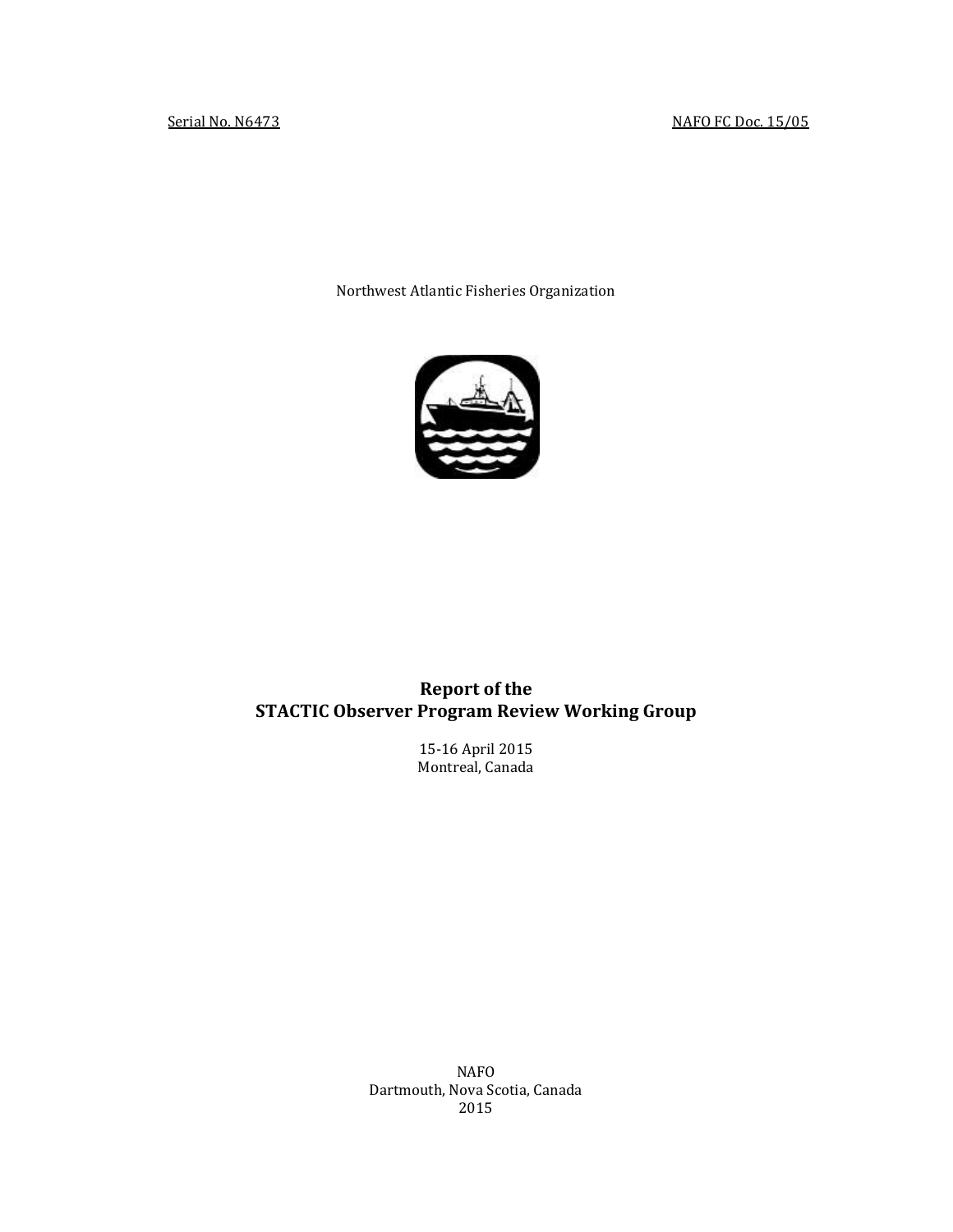# **Report of the STACTIC Observer Program Review Working Group**

15-16 April 2015 Montreal, Canada

| 3. |                                                                                                                                                                                                                                                                                                                                                                                                                      |  |
|----|----------------------------------------------------------------------------------------------------------------------------------------------------------------------------------------------------------------------------------------------------------------------------------------------------------------------------------------------------------------------------------------------------------------------|--|
| 4. |                                                                                                                                                                                                                                                                                                                                                                                                                      |  |
| 5. | Review and Discussion of NAFO Conservation and Enforcement Measures (NCEM) provisions<br>(Chapter V and Annex II.M) relating to the Observer Scheme, including objectives, roles,                                                                                                                                                                                                                                    |  |
| 6. | Development of draft update of NAFO Observer Scheme with a view to maximize the benefit it                                                                                                                                                                                                                                                                                                                           |  |
| 7. |                                                                                                                                                                                                                                                                                                                                                                                                                      |  |
| 8. |                                                                                                                                                                                                                                                                                                                                                                                                                      |  |
| 9. | $\begin{minipage}[c]{0.9\linewidth} Adoption of the Report. \end{minipage} \vspace{0.05in} \begin{minipage}[c]{0.9\linewidth} \vspace{0.05in} \begin{minipage}[c]{0.9\linewidth} \vspace{0.05in} \vspace{0.05in} \vspace{0.05in} \vspace{0.05in} \vspace{0.05in} \vspace{0.05in} \vspace{0.05in} \vspace{0.05in} \vspace{0.05in} \vspace{0.05in} \vspace{0.05in} \vspace{0.05in} \vspace{0.05in} \vspace{0.05in} \v$ |  |
|    |                                                                                                                                                                                                                                                                                                                                                                                                                      |  |
|    |                                                                                                                                                                                                                                                                                                                                                                                                                      |  |
|    |                                                                                                                                                                                                                                                                                                                                                                                                                      |  |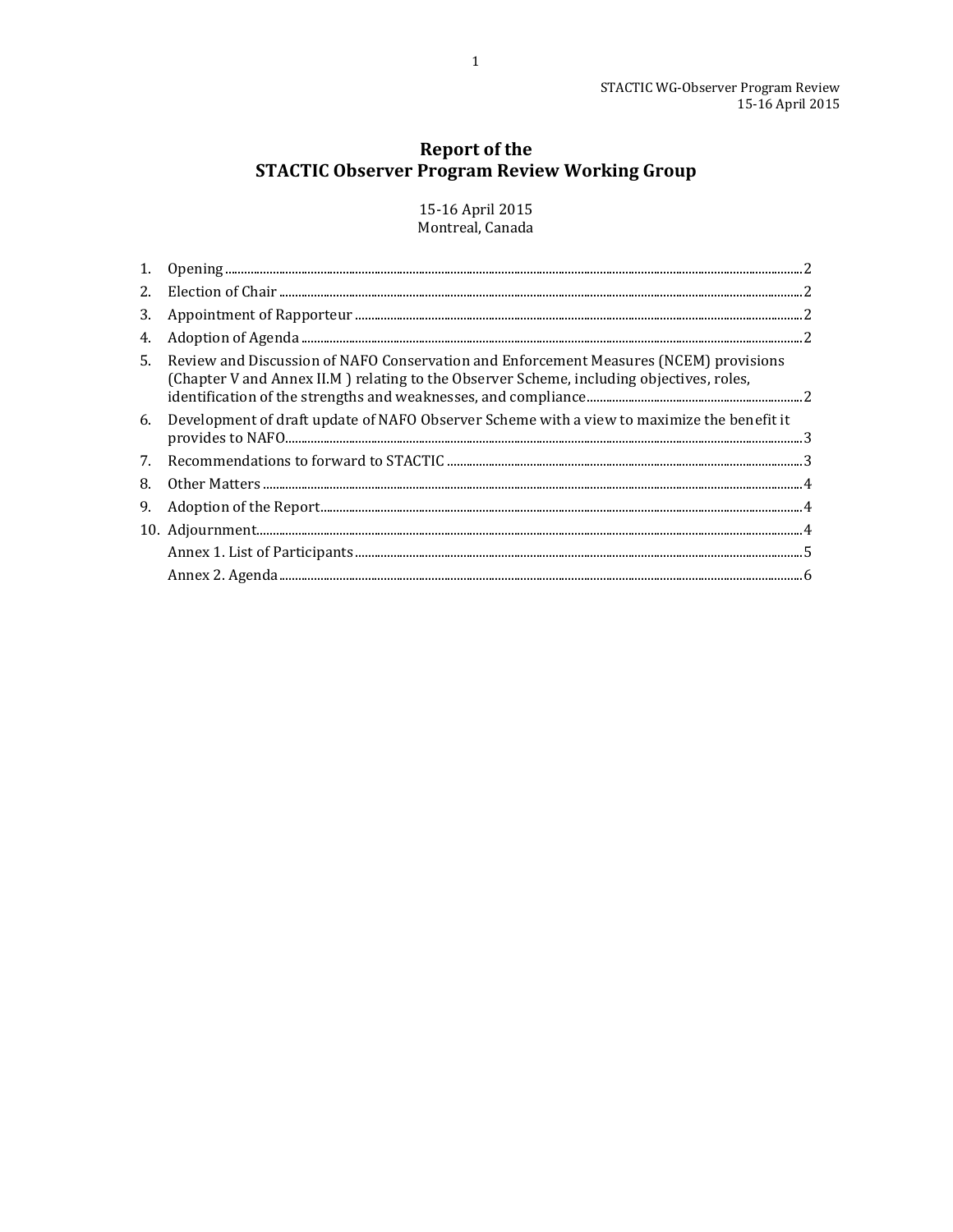### **Report of the STACTIC Observer Program Review Working Group**

15-16 April 2015 Montreal, Canada

#### <span id="page-2-0"></span>**1. Opening**

The NAFO STACTIC Observer Program Review Working Group convened on Wednesday, 15 April 2015 at the Novotel Hotel in Montreal, Canada. Present were Representatives of Canada, Denmark (in respect of Faroe Islands and Greenland), the European Union, and the United States (Annex 1). Members of the Working Group discussed the Terms of Reference for the group and determined that the group would most effectively function informally, in a similar manner to the current EDG Working Group, with an open invitation to all interested Parties to participate in any future meetings.

#### <span id="page-2-1"></span>**2. Election of Chair**

Judy Dwyer (Canada) was elected as Chair.

#### <span id="page-2-2"></span>**3. Appointment of Rapporteur**

Given the decision to have the working group operate informally, no Rapporteur was appointed.

#### <span id="page-2-3"></span>**4. Adoption of Agenda**

Members of the Working Group determined that the official agenda (Annex 2) would not be followed in order to facilitate open discussion.

In accordance with NAFO/FC Doc. 14/23 the WG was tasked with:

- (1) Reviewing all aspects of the NAFO Observer Scheme (Chapter V), including objectives, roles, identification of the strengths and weaknesses, and compliance;
- (2) Proposing language to clarify the objective of the program
- (3) Identifying the Strengths and weaknesses of the existing program,
- (4) Proposing suggestions/options to enhance the observer scheme and maximize the benefit it provides to NAFO

Representatives noted the magnitude of the task the agenda was extremely ambitious, and determined it was unlikely that all objectives could be realized in one meeting; however agreed to proceed and make whatever progress was possible.

#### <span id="page-2-4"></span>**5. Review and Discussion of NAFO Conservation and Enforcement Measures (NCEM) provisions (Chapter V and Annex II.M ) relating to the Observer Scheme, including objectives, roles, identification of the strengths and weaknesses, and compliance**

The WG determined that a SWOT (Strengths, Weaknesses, Threats and Opportunities) analysis was the best option to undertake a review of the provisions of the Observer Scheme and began the process. Due to time constraints, the task could not be completed at this meeting but the results of the deliberations will be presented to the STACTIC Intersessional meeting, 6-8 May 2015.

There was unanimous support among the Representatives for the existence of an observer program in the NAFO Regulatory Area, as the value of independent observation of activities in the area was acknowledged as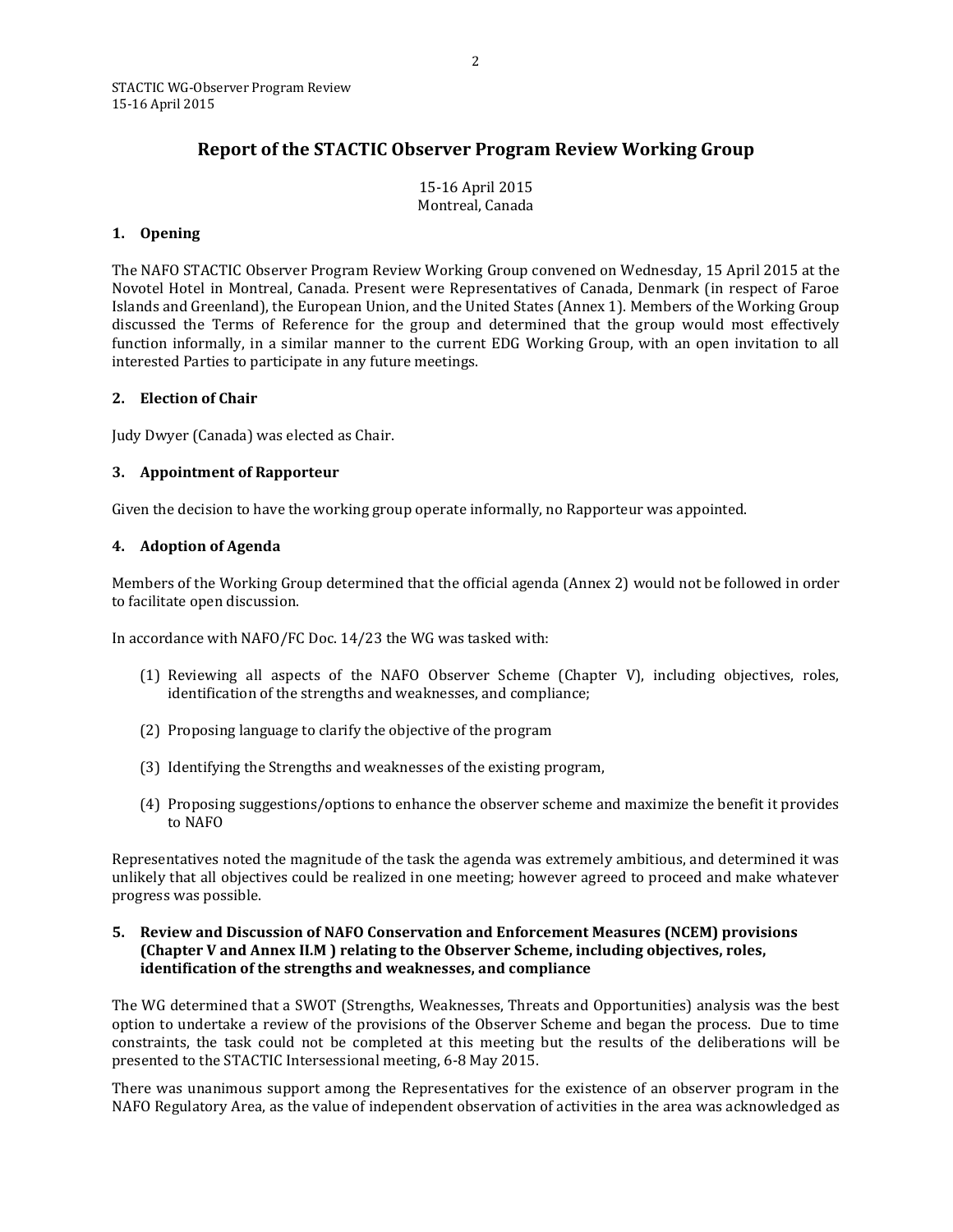a benefit to NAFO. However, there were diverging views on the objectives of a NAFO observer program, with some Parties supporting a program that would collect monitoring and scientific data for the use of any NAFO body requesting it and other views that the dual role might be irreconcilable.

There was consensus that the NAFO Observer Scheme, as described in Chapter 5, could describe an effective program, however, in practice, the current program is not delivering the results to NAFO that could be realized if it reflected the spirit and intent of language in Chapter 5.

There were a number of areas in which consensus could not be achieved to describe the optimal observer program for the NRA. The primary issue centered on the objective of the program and the role of the observers, with diverging views on the dual (scientific/enforcement) role of observers as well as the value of observer data to the scientific community in NAFO.

Representatives identified the need to ensure that any definitions developed to define the role of observers should be vetted by the existing Fisheries Commission/ Scientific Council Working Groups to ensure that we do not compromise any of the work they have in development.

There was consensus as well that it would be impractical for NAFO to undertake the management of a central program, but would be better positioned to take a central coordinating role for the program and that the WG should explore options for program delivery by Contracting Parties but with standardized training and certification elements.

The Representatives discussed fundamental components and the numerous direct and indirect, issues impacting the scheme. Deliberations centred on major themes and issues, in particular:

- Confidentiality of data
- Science vs. Compliance roles
- Standardization of scheme elements (e.g. training, application)
- Risk-based/ case-by-case deployment of observers
- Coverage rates
- Serious citations (when no observer onboard)
- Cost-effectiveness of the program
- Industry support and incentives/motivation
- Need for increased accountability
- Strengths and weaknesses of existing scheme
- Compliance report monitoring of program obligations
- Rationale/ utility of Article 30 B

#### <span id="page-3-0"></span>**6. Development of draft update of NAFO Observer Scheme with a view to maximize the benefit it provides to NAFO**

Representatives agreed that further work and analysis was required on this issue prior to the development of recommendations for an updated NAFO Observer Scheme. To this end, the WG agreed:

- Further work was required on the SWOT analysis to allow for a better diagnosis of the current NAFO Observer Scheme;
- A schedule of action items and meeting and/or Conference call dates should be developed to facilitate the planning and development of a draft update of NAFO Observer Scheme.

#### <span id="page-3-1"></span>**7. Recommendations to forward to STACTIC**

The Observer Program Review Working Group **recommended** the following to STACTIC:

**1. That STACTIC confirm that the existing NAFO Observer Scheme should remain in place;**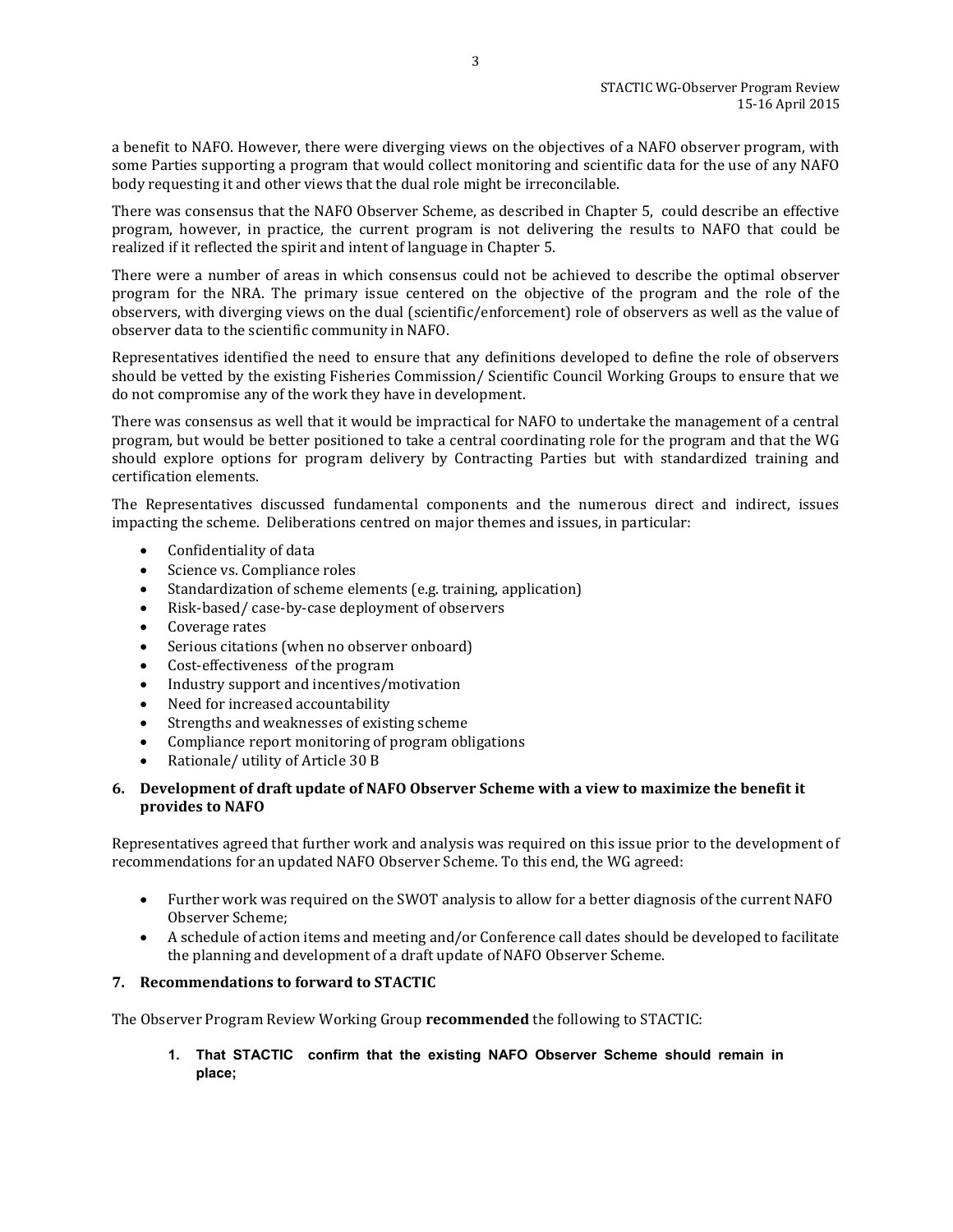- **2. Contracting Parties should remain vigilant in their respective application of the program and ensure that they adhere to the requirements of the existing Scheme;**
- **3. That the Working Group continue its deliberations to conclude the analysis of the existing program and develop options to enhance the program. Draft SWOT analysis will be completed through email/conference call and distributed to STACTIC Representatives by 17 July 2015.**
- **4. That the STACTIC Compliance Review should more thoroughly evaluate Contracting Party compliance with the provision of Chapter V of the NCEM's, in particular the electronic reporting derogation provided for under section B; and**
- **5. That any new definitions referring to the role of observers should be vetted through the FC SC Working Groups to ensure compatibility with the work being conducted by those NAFO bodies.**

#### <span id="page-4-0"></span>**8. Other Matters**

There was nothing discussed under this agenda item.

#### <span id="page-4-1"></span>**9. Adoption of the Report**

The report was adopted via correspondence following the meeting.

#### <span id="page-4-2"></span>**10. Adjournment**

The meeting adjourned on 16 April 2015.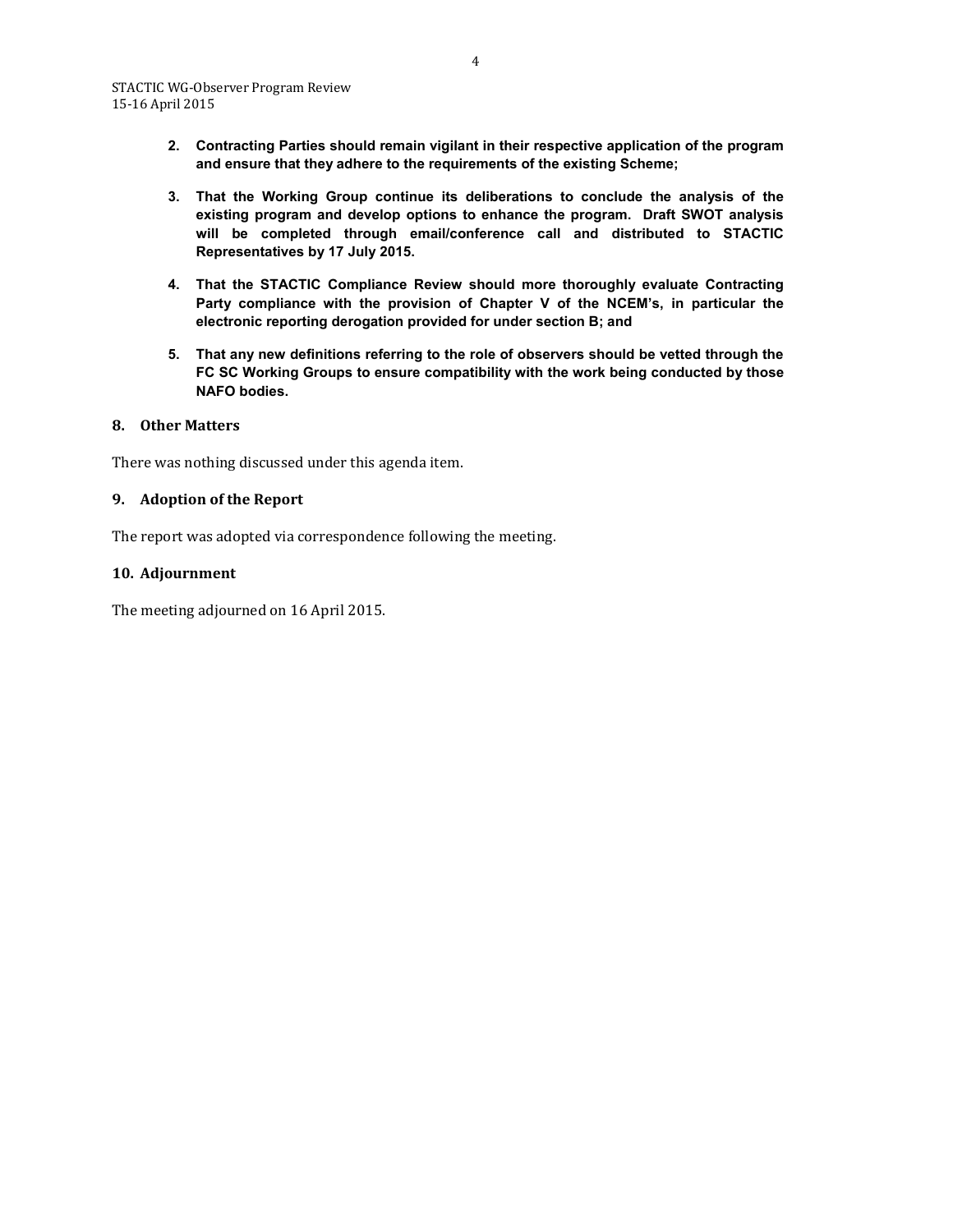### **Annex 1. List of Participants**

#### **CANADA**

<span id="page-5-0"></span>Dwyer, Judy, Director, Enforcement, Conservation and Protection (C&P), Fisheries and Oceans Canada, 200 Kent Street, Ottawa, ON K1A 0E6 Phone: +613 993-3371– E-mail[: judy.dwyer@dfo-mpo.gc.ca](mailto:judy.dwyer@dfo-mpo.gc.ca)

Napier, Brent, Chief, Enforcement Programs – Ecosystems and Fisheries Management Branch, Fisheries and Oceans Canada, , 200 Kent St., Ottawa, ON K1A 0E6 Phone: +1 613 998-9537 – Email[: brent.napier@dfo-mpo.gc.ca](mailto:brent.napier@dfo-mpo.gc.ca)

Ward, Chad, Conservation & Protection Supervisor, Offshore Detachment, Fisheries & Aquaculture, Management Branch, P. O. Box 5667, St. John's, NL, A1C 5X1 Phone: +709 772 4412 – E-mail[: chad.ward@dfo-mpo.gc.ca](mailto:chad.ward@dfo-mpo.gc.ca)

#### **DENMARK (IN RESPECT OF THE FAROE ISLANDS AND GREENLAND)**

Jacobsen, Petur, Head of Section, Greenland Home Rule, Postbox 501, DK-3900 Nuuk, Greenland Phone: +299 34 5393 - Email: [pmja@nanoq.gl](mailto:pmja@nanoq.gl)

#### **EUROPEAN UNION**

Spezzani, Aronne, European Commission, Directorate-General for Maritime Affairs and Fisheries, 99 Rue Joseph II, B-1049, Brussels, Belgium Phone: +32 2 295 9629 – E-mail[: aronne.spezzani@ec.europa.eu](mailto:aronne.spezzani@ec.europa.eu)

Lansley, Jon, EU Fisheries Inspector, European Commission, Directorate General for Fisheries and Maritime Affairs (DG MARE.B.1), Rue Joseph II, 79, 1000 Brussels, Belgium Phone: + 32 2 295 8346 – E-mail: [jon.lansley@ec.europa.eu](mailto:jon.lansley@ec.europa.eu)

#### **UNITED STATES OF AMERICA**

Christel, Doug, Fishery Policy Analyst, Sustainable Fisheries Div., US Dept. of Commerce, NOAA, National Marine Fisheries Service, 55 Great Republic Drive, Gloucester, MA 01930 Phone: +978 281 9141 – E-mail[: douglas.christel@noaa.gov](mailto:douglas.christel@noaa.gov)